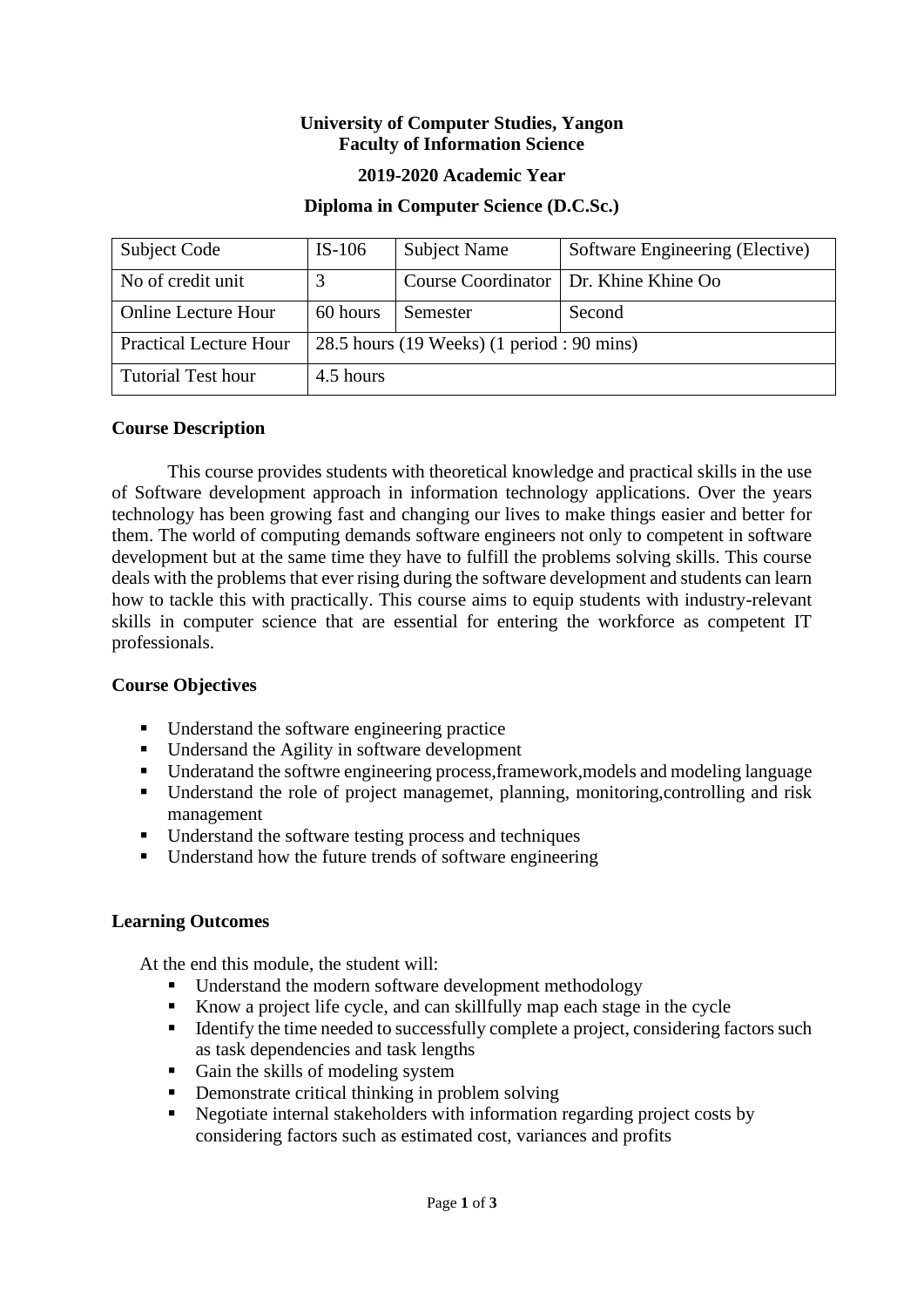- Develop a project scope while considering factors such as customer requirements and internal/external goals
- Work effectively in teams.
- **•** Perform a complete testing process, taking into account practical considerations
- Apply the skills that are the focus of this program to business scenarios

## **Prerequisites**

None

# **Major topic covered in the course**

- (1) Software Engineering Practice
- (2) Modeling Knowledge
- (3) Managing Software Project
- (4) Core Principles of Testing
- (5) Advanced Software Engineering

## **Text Book**

- (1) Software Engineering,  $10<sup>th</sup>$  edition, Ian Sommerville, Pearson Education Limited ,2016
- (2) Software Engineering: A Practitioner's Approach, 9th Edition, Roger Pressman and Bruce Maxim, McGraw Hill Education, 2019.

## **Reference Books**

- (1) Software Engineering: A Practitioner's Approach, 8th Edition, Roger Pressman and Bruce Maxim, McGraw Hill Education, 2014.
- (2) Software Engineering: A Practitioner's Approach, 7th Edition, Roger Pressman, McGraw Hill Education, 2010.
- (3) Software Engineering, 9<sup>th</sup> edition, Ian Sommerville, Pearson Education Limited, 2011
- (4) Introduction to Project Management, 2nd Edition, Kathy Schwalbe
- (5) A Guide to the Project Management Body of Knowledge,  $6<sup>th</sup>$  Edition,
- (6) Software quality Assurance and Testing for Beginners, Nitin C Shah, 2019

#### **Main course website**

[http://www.ucsy.edu.mm](http://www.ucsy.edu.mm/)

Assignments will be posted here, as will the lecture materials.

## **Assessment Plan for the Course**

| Final Exam                  | $-50\%$ |
|-----------------------------|---------|
| Tutorial                    | $-10%$  |
| Quiz/Discussion             | $-10\%$ |
| Project/Presentation        | $-15%$  |
| <b>Assignment/Practical</b> | $-10%$  |
| <b>Class Participation</b>  | $-5\%$  |

#### **Course Policy**

**Assigned Readings**: The student is expected to read assignments to prepare for scheduled discussions of the material.